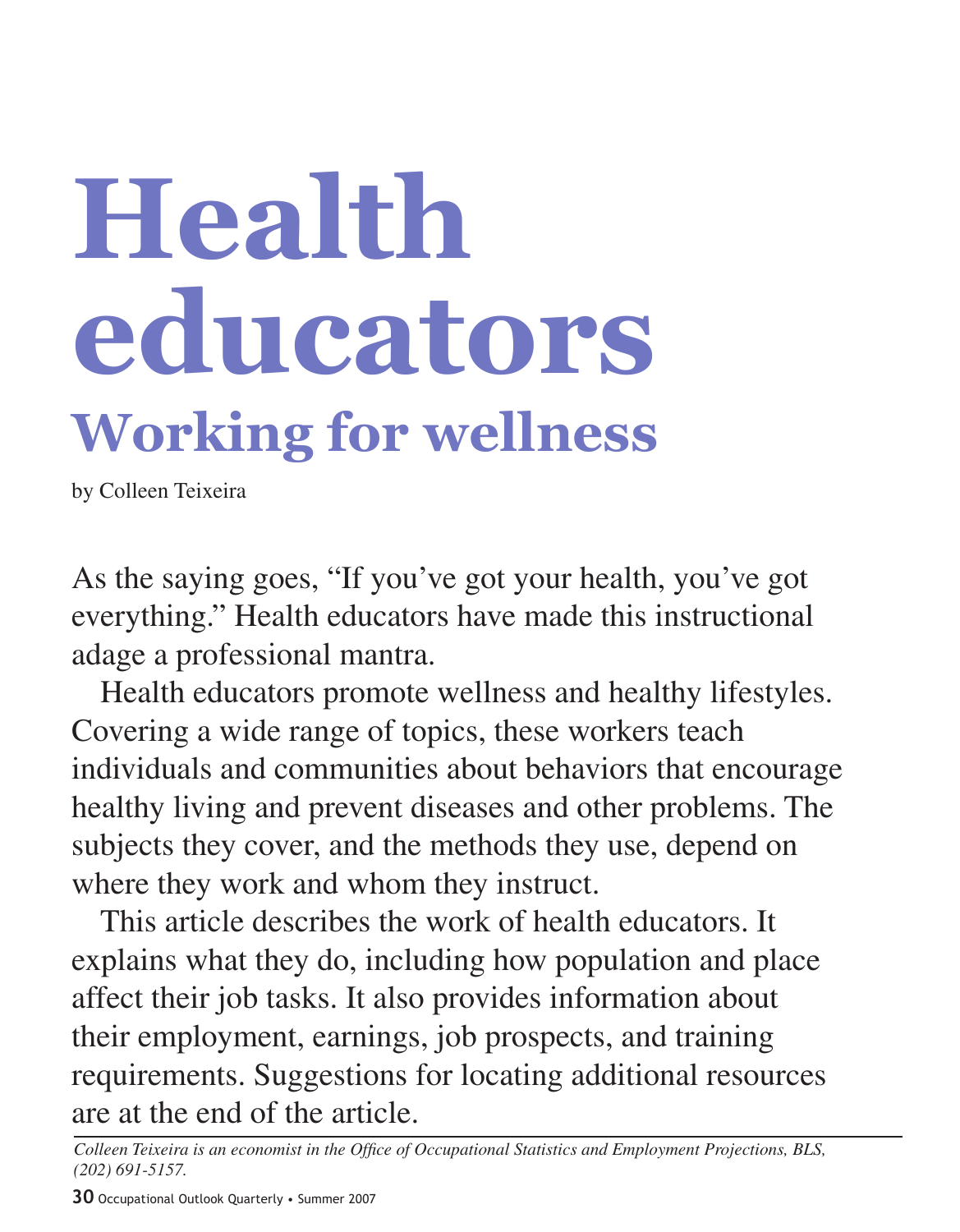# **Promoting healthy lifestyles**

The specific duties of health educators vary by work setting. But whether they work in a hospital, school, business, or other setting, all health educators use similar skills and tools. In general, health educators begin by assessing their audience and planning a program that suits its needs. Then, they implement the program and evaluate its success.

*Assessment.* Health educators must determine which topics and information are most pertinent to each group. For women at risk for breast cancer, for example, a health educator might consider a program on self-exams; for college students, he or she might decide to teach a class on the hazards of binge drinking.

In determining the needs of the audience, health educators must also assess appropriate methods for presenting the material. For example, a program targeting the elderly would involve different pacing and cultural

references than one aimed at high schoolers.

*Planning.* After assessing audience needs, health educators must decide how to meet those needs. They have a lot of options. They can organize a lecture, demonstration, or health screening or create a video, brochure, or display. Often, health educators create a program that combines several of these elements.

Planning usually requires collaboration with other professionals. To prepare a program on childhood obesity, for example, a health educator might need to consult with pediatricians, exercise physiologists, and nutritionists.

*Implementation.* Implementing a plan may first require that health educators secure funding by seeking out and applying for grants, writing a curriculum for a class, or creating written materials for distributing to the public. It might also require that they complete some



*Health educators often collaborate with other professionals to plan a program.*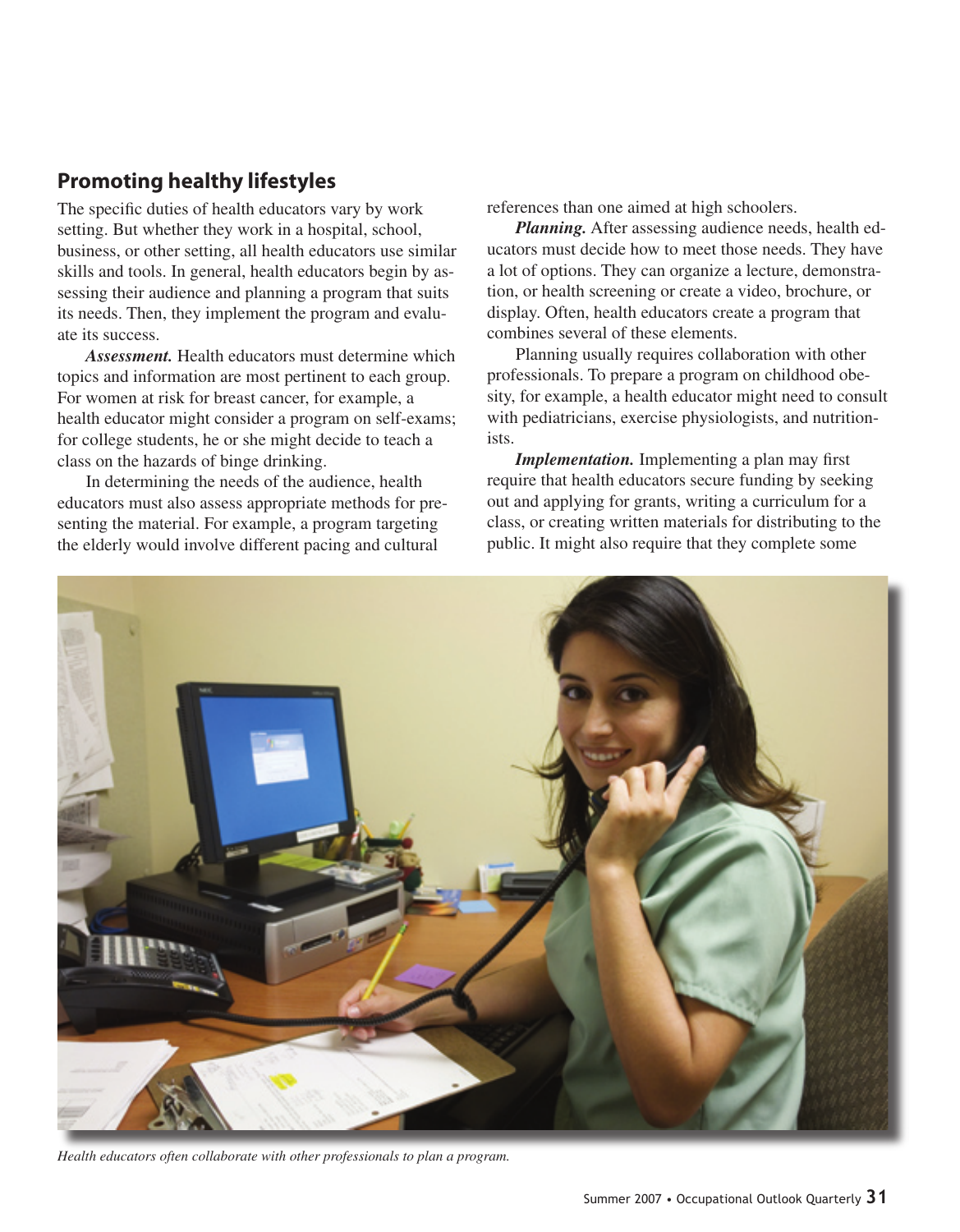administrative tasks, such as finding a speaker to present the topic or a venue for the event to be held.

During the program, health educators' roles vary. They might present the topic themselves or serve primarily on the sidelines, introducing the speaker or encouraging audience participation. The next section, "People and places," describes in more detail how health educators' instructional tasks differ, based on where they work and the populations they serve.

*Evaluation.* Usually, after a program is presented, health educators evaluate its success. They focus on evidence-based methods of evaluation, such as tracking the absentee rate of employees or students or creating and using participant surveys. Through evaluation, they can improve the plans for future programs by avoiding problems, learning from mistakes, and capitalizing on strengths.

### **People and places**

Health educators generally work in healthcare facilities, schools, private businesses, public health departments, and nonprofit organizations. Where they work determines their job duties and the types of people they serve.

*Healthcare.* In hospitals, clinics, and other healthcare settings, health educators often work one-on-one with patients and their families. These health educators might fully explain a patient's diagnosis and any tests, surgeries, or other procedures that may be required. They might also teach the patient about lifestyle changes that are necessary to manage the disease or to assist with recovery. They might, for example, show a patient with diabetes how to test blood sugar and take insulin. At times, these health educators locate services, such as in-home healthcare or support groups, that will assist the patient in managing an illness.

In addition to working with patients, health educa-



*Some health educators present programs on wellness issues, such as the importance of nutrition and exercise.*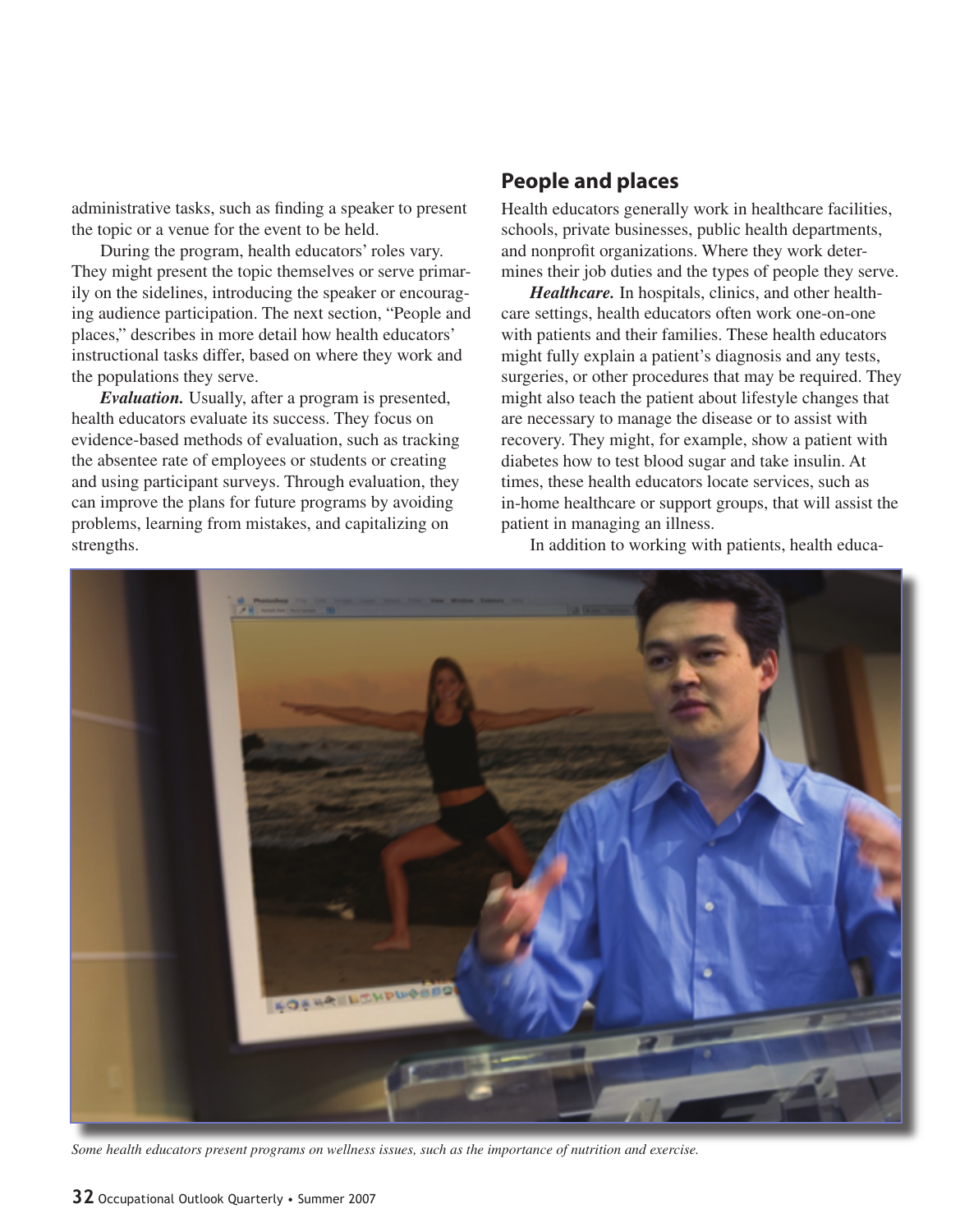*By choosing age-appropriate materials, health educators can work with a variety of audiences.*

tors in healthcare facilities might develop educational programs for the community. Topics could include instruction in cardiopulmonary resuscitation (CPR), first aid, proper nutrition, or self-examination for disease. Planning these programs often requires collaboration with doctors, nurses, and other staff.

Health educators might also develop educational materials for other departments within a healthcare facility. This may require participating on a committee to develop resources for patient education, such as brochures, Web sites, or classes, or working with individual departments to ensure that health education materials exist for each medical specialty. In some cases, health educators might also be asked to provide training in patient interaction to other hospital staff.

*Schools.* School-based health educators work primarily with students. In colleges and universities, they generally cover topics that affect young adults, such as smoking, nutrition, and sexual activity. Health educators might need to alter their teaching methods to attract audiences to their events. For example, they might show popular movies and then discuss the health issues addressed, or they might hold workshops in a dorm or cafeteria. Health educators may also recruit and train students to serve as peer educators and advise the students in planning events. Some college-based health educators also teach health courses for academic credit or run workshops, give lectures, or provide demonstrations for new-student orientation programs.

Compared with health educators in other settings, those working in junior high and high schools typically spend more time in a classroom than in an office. This is because health educators at this level often teach health class. They develop lesson plans for teaching topics that are relevant and age appropriate for their students. At times, they may need to cover sensitive subjects, such as prevention of pregnancy, sexually transmitted diseases, and drug and alcohol abuse.

*Private business.* Health educators based in private businesses create programs for educating a firm's employees as a whole, organizing programs that fit the workers' schedules. Schedule-sensitive programs might include arranging lunchtime speakers or daylong health screenings so workers may come when it is convenient



for them.

Health educators in corporate settings must align their work with the overall goals of their employer. For example, a health educator working for a medical supply company may hold programs relating to the company's newest products on the market.

*Public health.* Health educators in public health are employed primarily by State and local departments of public health and are, therefore, often responsible for administering State-mandated programs. As part of this work, they inform other professionals about changes to health policy.

Health educators in public health work closely with nonprofit organizations to help them get the resources they need, such as grants, to continue serving the community. Also, these health educators often sit on statewide councils or national committees, including those that study issues related to aging.

*Nonprofit organizations.* Many health educators work in nonprofit organizations that educate about a particular disease or target a specific population. Therefore, health educators in this setting are usually limited in the topics they cover or the people they serve.

Work in a nonprofit organization might include creating print-based material for distributing throughout the community, often in conjunction with organizing lectures, health screenings, and activities related to increasing awareness. Health educators work with other nonprofit organizations or with individuals within the communities they are trying to serve.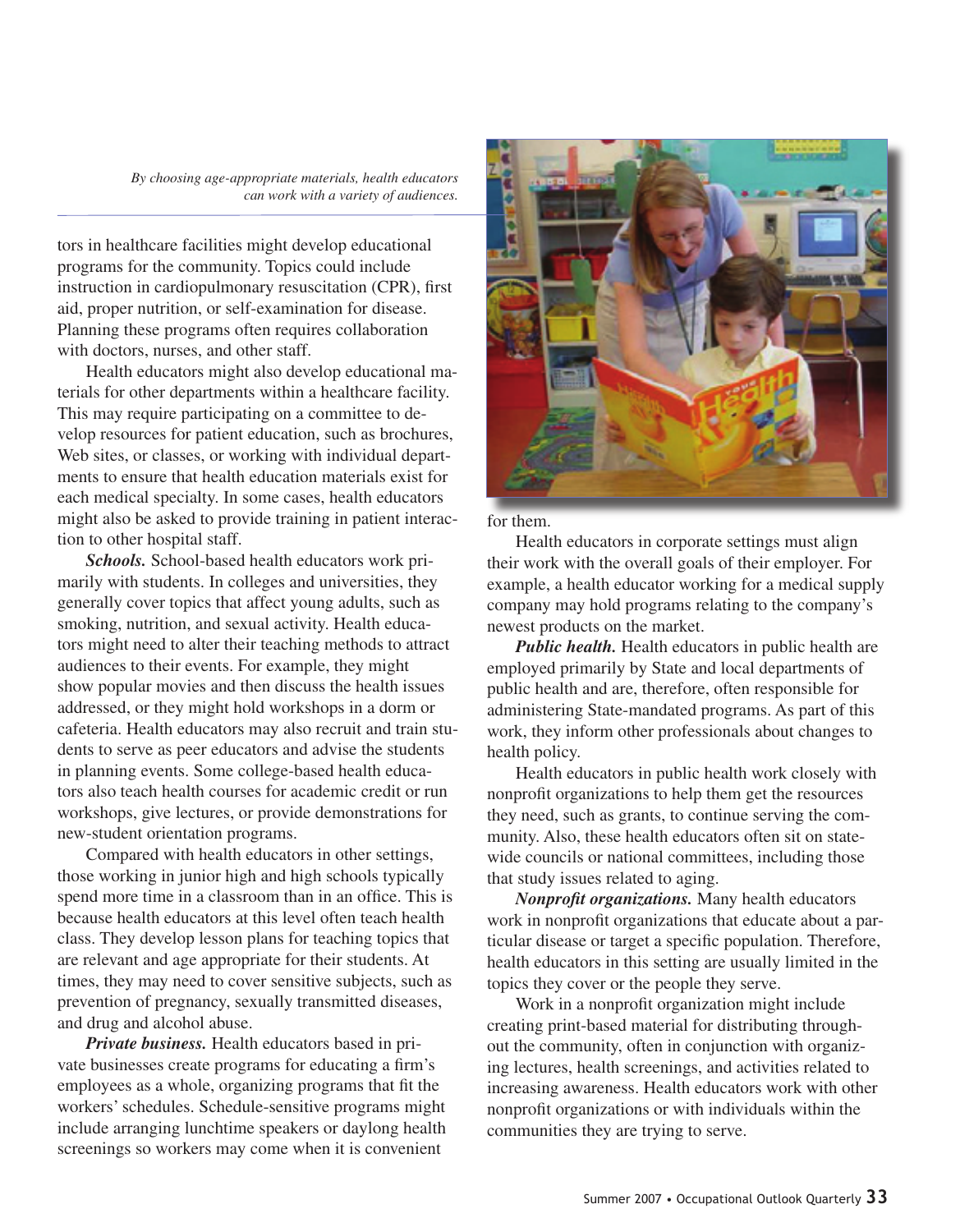### **Employment and earnings**

Full-time health educators generally work a standard 9-to-5 day, 40-hour per week schedule. As programs, events, or meetings require, however, they may need to work in the evenings or on weekends.

Health educators held 57,900 jobs in May 2006, according to the U.S. Bureau of Labor Statistics (BLS). They worked primarily in general medical and surgical hospitals, individual and family services, and local and State governments. In addition, a small number of them worked in outpatient care centers.

Median annual wages of health educators were \$41,330 in May 2006, according to BLS. The highest earning 10 percent made more than \$72,500, and the lowest earning 10 percent made less than \$24,750.

## **Job outlook**

BLS projects employment of health educators to grow faster than the average for all occupations through 2014. Job growth is driven by the rising costs of healthcare, increased awareness of preventable diseases, the need for early detection of diseases, and an increasing recognition of the need for qualified health educators. People seeking work in this field should have favorable job prospects.

Insurance companies, employers, and governments are looking for ways to curb continued spikes in healthcare costs. Because teaching people about healthy living is less expensive than treating sick patients, health educators' skills in preventing costly illnesses are in demand. Many serious illnesses—such as lung cancer, heart disease, and skin cancer—are linked to unhealthy but largely avoidable behaviors. As a result, BLS projects that State and local governments, hospitals, and businesses will hire health educators to teach the public about lifestyle choices.

Not all diseases are avoidable, of course. Many times, however, detecting an illness early increases the chances for successful treatment. Health educators teach people how to perform self-exams for some diseases that are more easily treated if detected early, such as testicular cancer. Therefore, health educators are increasingly sought to make the public aware of the advantages of early detection.

In the past, health education duties were often assigned to nurses or other healthcare professionals. In recent years, however, employers have recognized that health educators are better trained to perform those du-

ties. As a result, demand has increased for workers who have a background specifically in health education.

All of these factors have led to job growth for health educators in most industries, but jobs may decrease in secondary schools through 2014. Cash-strapped schools frequently cut back on health education programs and ask teachers trained in other subjects, such as science or physical education, to teach health education.

Overall job prospects for health educators are expected to be favorable, however. Applicants who gain relevant experience through internships or volunteer jobs will have the best opportunities. Health educators who have at least a master's degree, which is generally required only when working in public health, may have the best prospects. Although this occupation is growing strongly, it still employs relatively few people.

### **Becoming a health educator**

Preparing for a career in health education requires creative and interpersonal skills, academic preparation, and, for some positions, professional credentials. Advancement in the occupation may require all of the above.

*Skills.* Health educators are often required to create new programs or materials and, therefore, should be creative and adept writers. They spend much of their time working with people, so they must be both good listeners and good speakers. In particular, they should be comfortable speaking publicly because they may teach classes or give presentations.

Health educators also must be able to work with both individuals and large groups, including committees. Because health educators often work with diverse populations, they must be culturally sensitive and open to working with people of varied backgrounds.

*Education.* A bachelor's degree is generally the minimum requirement for an entry-level health educator position. However, some employers may prefer to hire people who have a bachelor's degree plus related experience from an internship or volunteer work. A master's degree in health education or a related field is usually required for higher level positions or to work in public health. More than 250 colleges and universities offer undergraduate and graduate programs in health education or a similarly titled area of study.

Courses in health education generally cover the theories of health education and help students develop the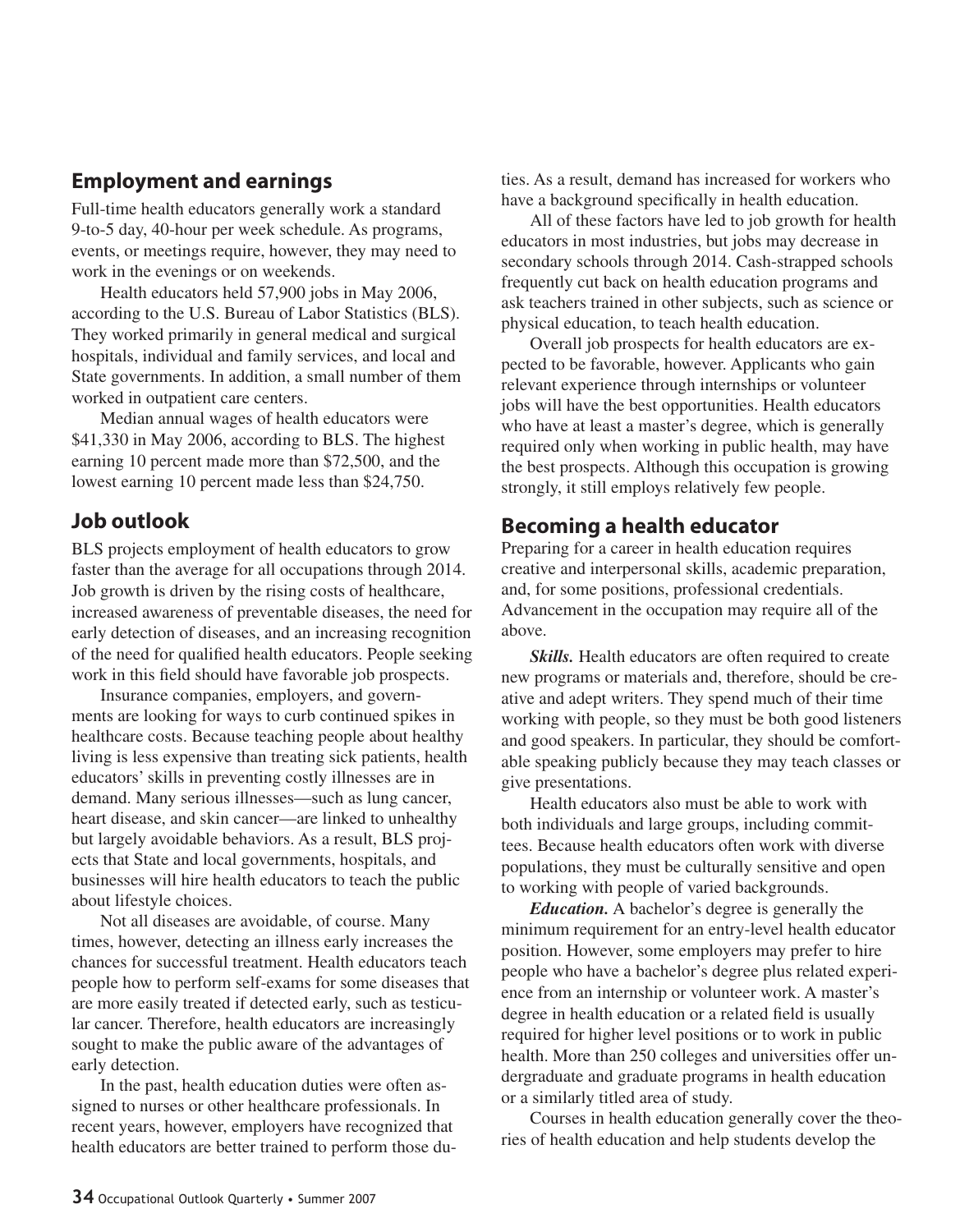skills necessary to plan, implement, and evaluate health education programs. Health education students should also consider courses in psychology, human development, and a foreign language to make themselves more marketable. Many schools also offer information and assistance to students who are interested in an internship or volunteer opportunities.

At the graduate-degree level, students may pursue a master of arts, science, education, or public health. Relevant fields of study include community health education, school health education, and health promotion. Many students who have studied or worked in a related field, such as nursing or psychology, later earn their master's degree in health education.

*Credentials.* Some States require health educators who work in public health to be certified health education specialists, and many employers outside of public health also prefer to hire those who are certified.

The Certified Health Education Specialists designation is offered by the National Commission of Health Education Credentialing. Certification is awarded to those who pass a test covering the basics of health education. The exam is designed for entry-level educators who have earned a degree in health education or who are within 3 months of graduating.

To maintain certification, health educators must complete 75 hours of continuing education every 5 years.

*Advancement.* Higher level health education positions, which usually require an advanced degree, include executive director, supervisor, and senior health educator. People working in these positions may spend more time on planning and evaluating programs than on their implementation.

Higher level positions may also require supervising other health educators who implement the programs. Health educators at this level may also work with other administrators within an organization.

Some health educators pursue a doctoral degree in health education, which allows them to conduct research or to become professors of health education.

### **For more information**

Many health educators say their jobs are rewarding. They appreciate the variation in their day-to-day activi-